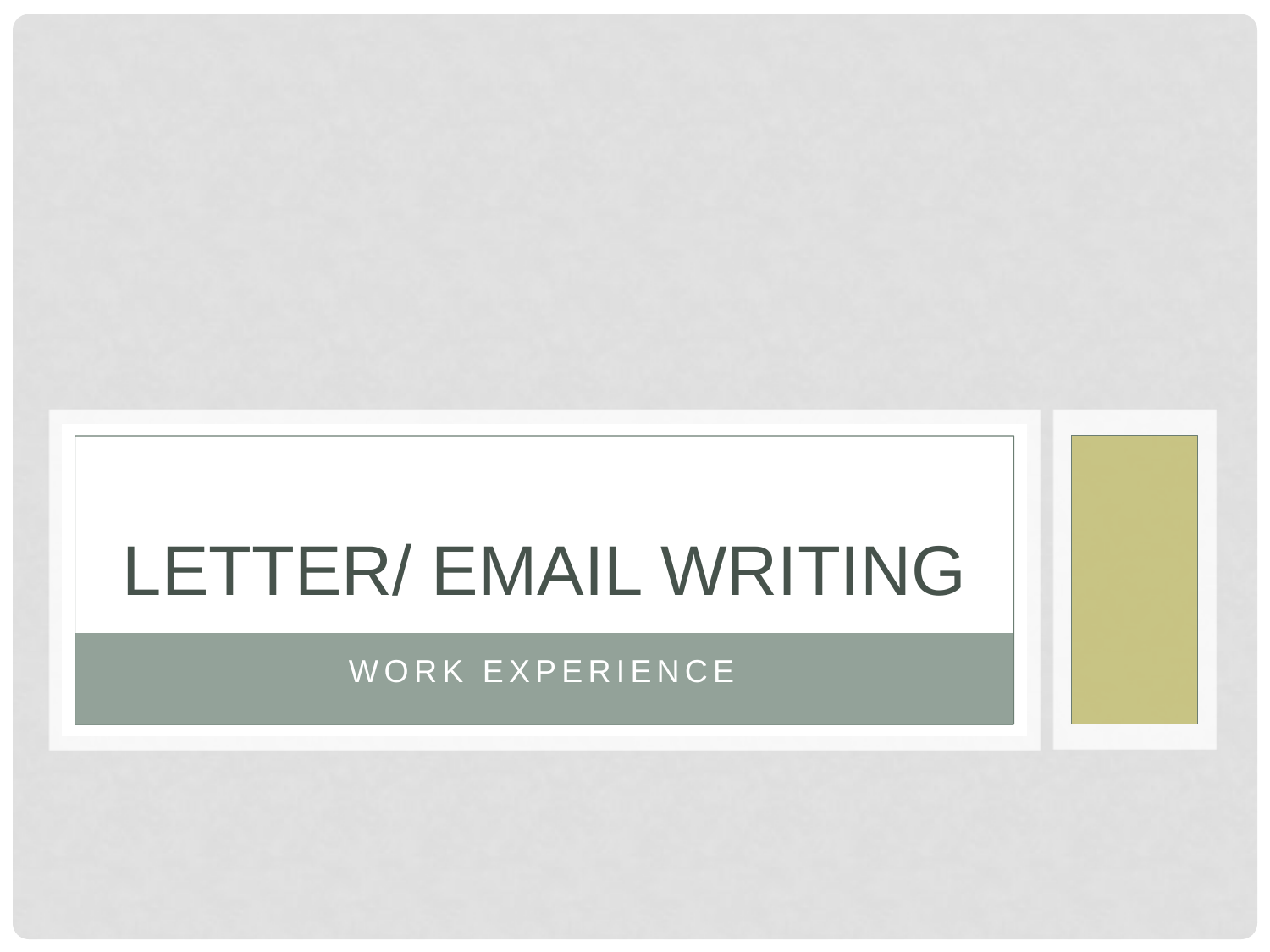## INTRODUCTION

- There are many ways in which you are able to communicate with a business and company whilst on your search for a placement.
- Walk in
- Phone
- Letter
- Email
- Which method is more comfortable to you?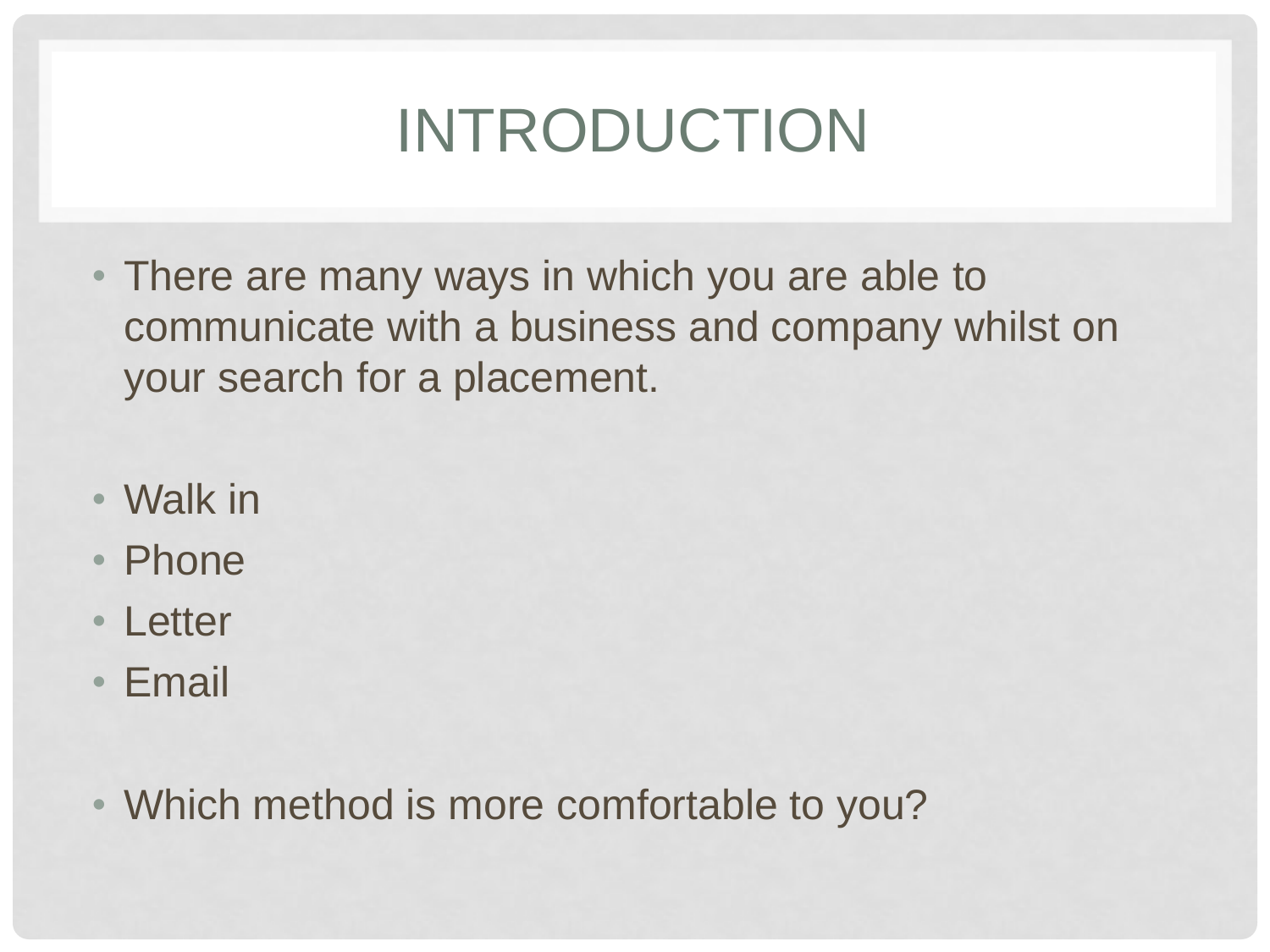#### EMAIL

- At this present time Email is one of the most common form of communication to a business.
- Most job applications are completed online and usually companies inform you of your success via email, including interview dates and times.
- It is important that your "business email address" is a sensible one. It may be worth setting one up (ideally with either your name or initials).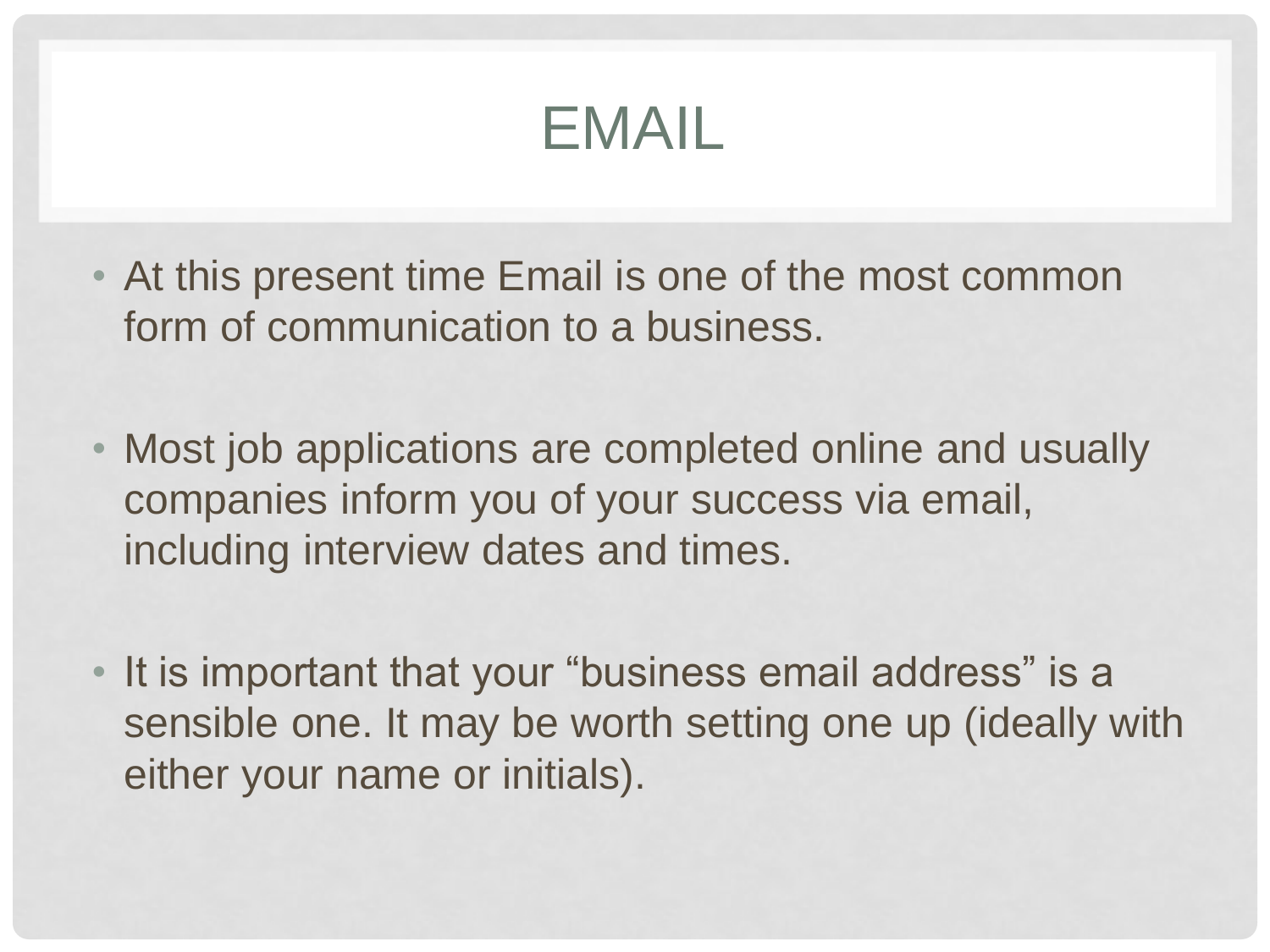### ACTIVITY

- In pairs/ small groups
- You have 5 minutes to write an email requesting work experience placement.
- Once complete use blue tac and stick to a wall near you
- Lets have a look at each others letters!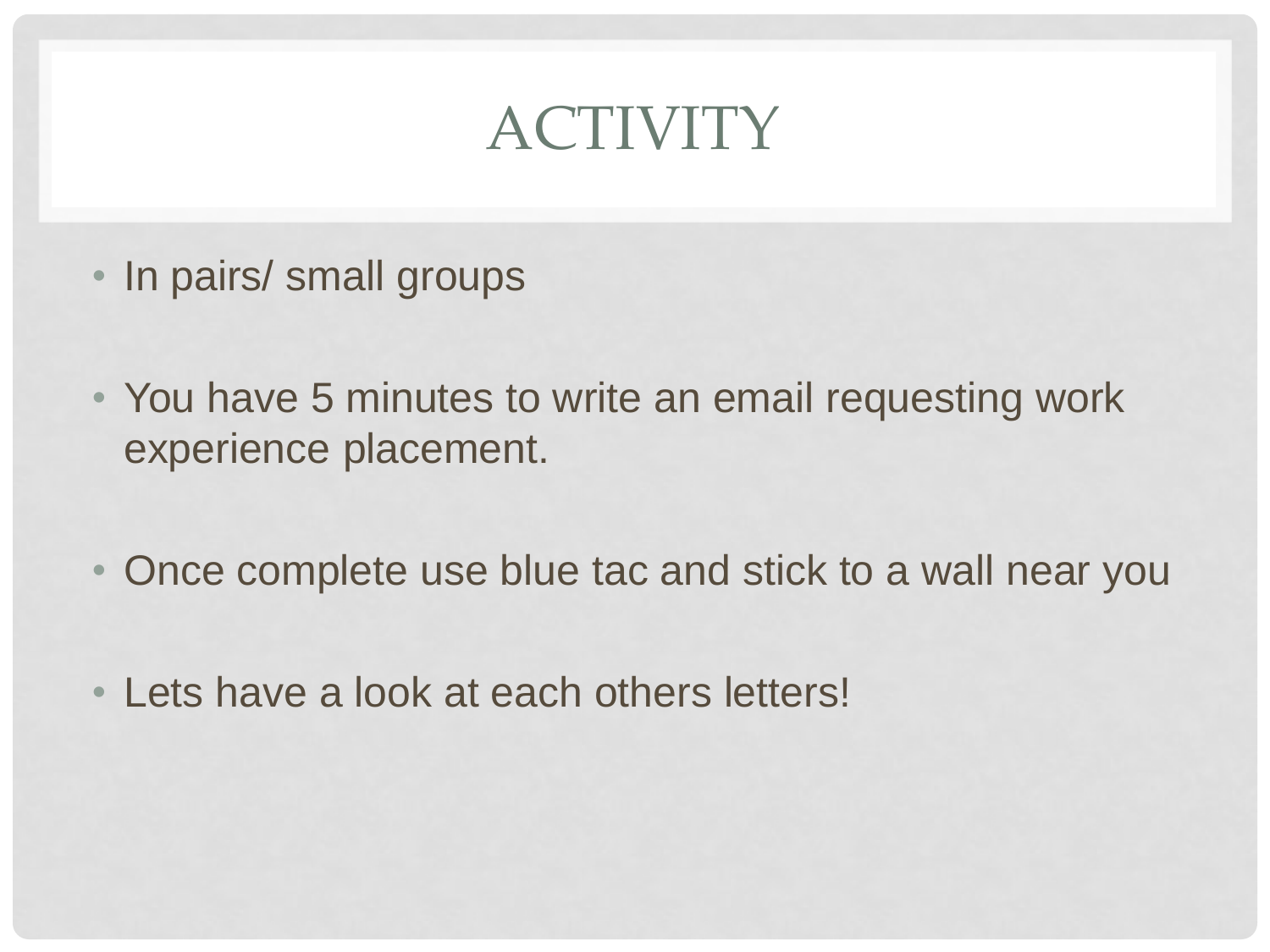#### GOOD EMAIL

Guidelines to completing a good 'email' letter.

- A heading is not necessary in an email (your return address, their address, and the date).
- Use a descriptive subject line.
- Use simple formatting, keep everything flush with the left margin; avoid special formatting and tabs.
- Keep your letter formal, just because it's an email instead of a hard copy is no excuse for informality (don't forget to use spell check and proper grammar).
- Try to keep your letter less than 80 characters wide, some email readers will create line breaks on anything longer and ruin the formatting.
- If possible, avoid attachments unless the recipient has requested or is expecting an attachment. If it is a text document, simply cut and paste the text below your letter and strip out any special formatting.
- If the person's name is unknown, address the person's title e.g. Dear Director of Human Resources.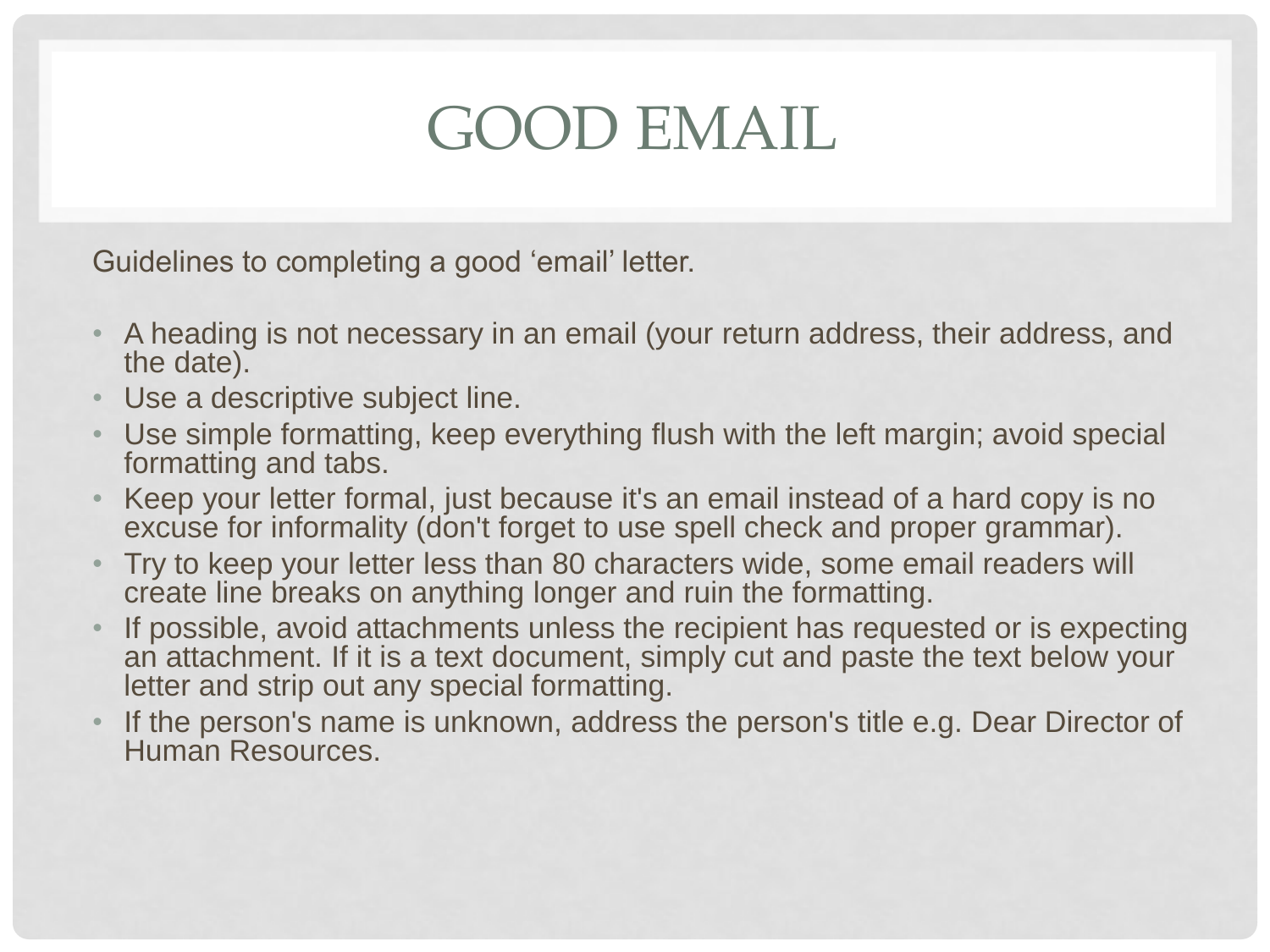| Iforde@swr.school<br>From *                                                                                                                                               |     |
|---------------------------------------------------------------------------------------------------------------------------------------------------------------------------|-----|
| $\mathbb{I} =$<br>Vdoherty@world-challenge.co.uk<br>To<br>Send                                                                                                            |     |
| Cc                                                                                                                                                                        |     |
| Application for Work Experience Placement<br>Subject:                                                                                                                     |     |
| Dear Ms Doherty,                                                                                                                                                          | 100 |
| I would like to apply for work experience at World Challenge.                                                                                                             | ۸   |
| I am currently completing my Sixth Form Studies at Sir William Ramsay. The subjects I am currently undertaking are Geography,<br><b>Business Studies and ICT.</b>         |     |
| The skills I am building, I believe, are complimentary to World Challenge, and would like to put theory into practice and to gain<br>experience in the world of business. |     |
| I am a hardworking, quick learning, committed, and focused individual with an eye for detail and positive attitude.                                                       |     |
| With the computer and communication skills I am prepared for a variety of tasks and would like an opportunity to demonstrate this at<br>World Challenge.                  | ≣   |
| I wish to thank you in advance for taking the time to read this email.                                                                                                    |     |
| I look forward to hearing from you and if you have any questions please do not hesitate to contact me.                                                                    |     |
| Regards                                                                                                                                                                   |     |
| Mrs Lucia Forde<br>01494 815211                                                                                                                                           |     |
|                                                                                                                                                                           |     |
|                                                                                                                                                                           | ▼   |
| Vdoherty@world-challenge.co.uk                                                                                                                                            |     |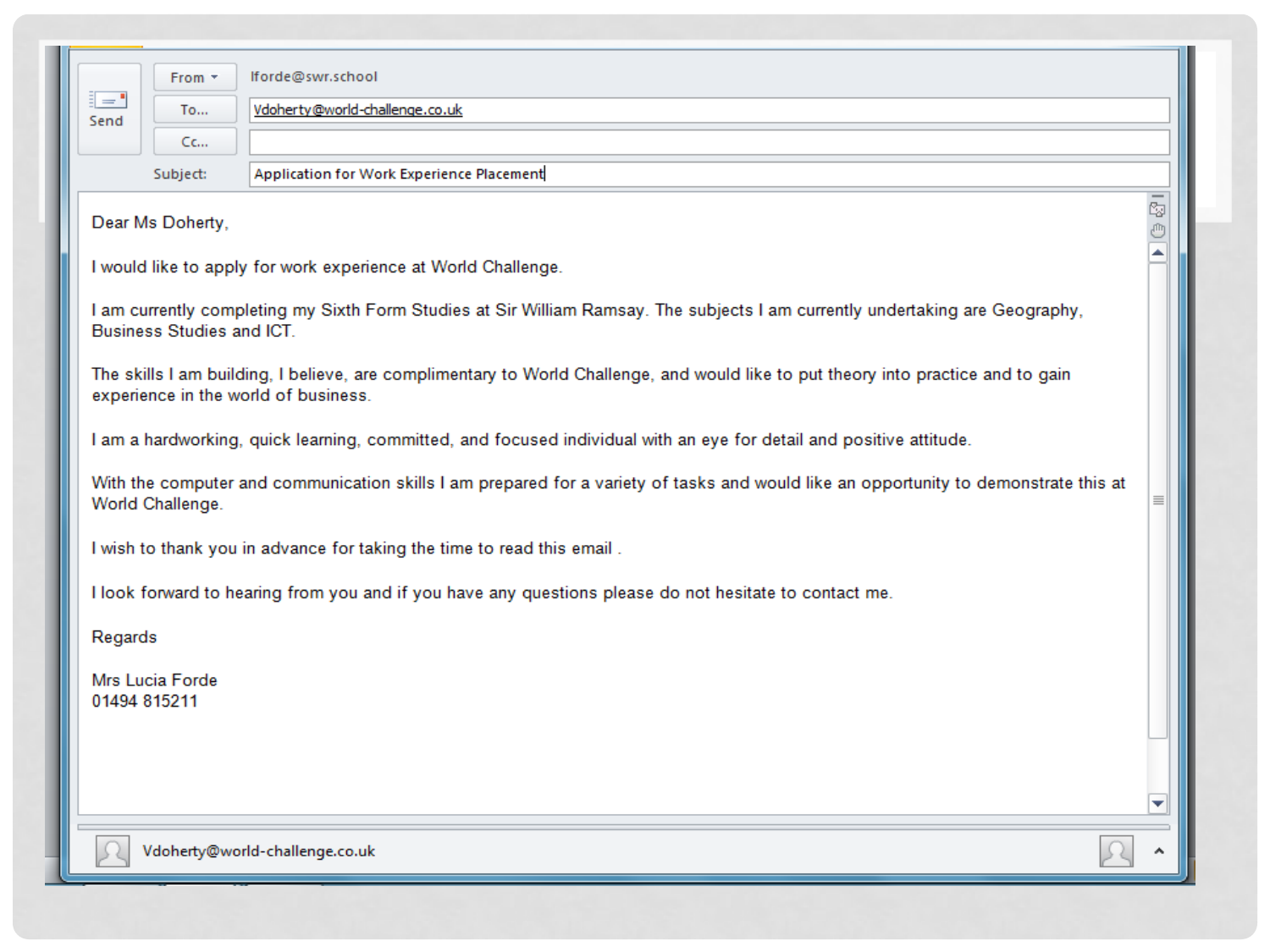#### INFORMING THE WORK PLACE OF ABSENCE/ LATENESS/ SCHOOL DATES

It is important when the placement is secured that you know who you are to communicate to either a supervisor or a member of HR.

How and when do you think you should let your placement know if you are; Running late? Off Sick ? Missing days through school activities?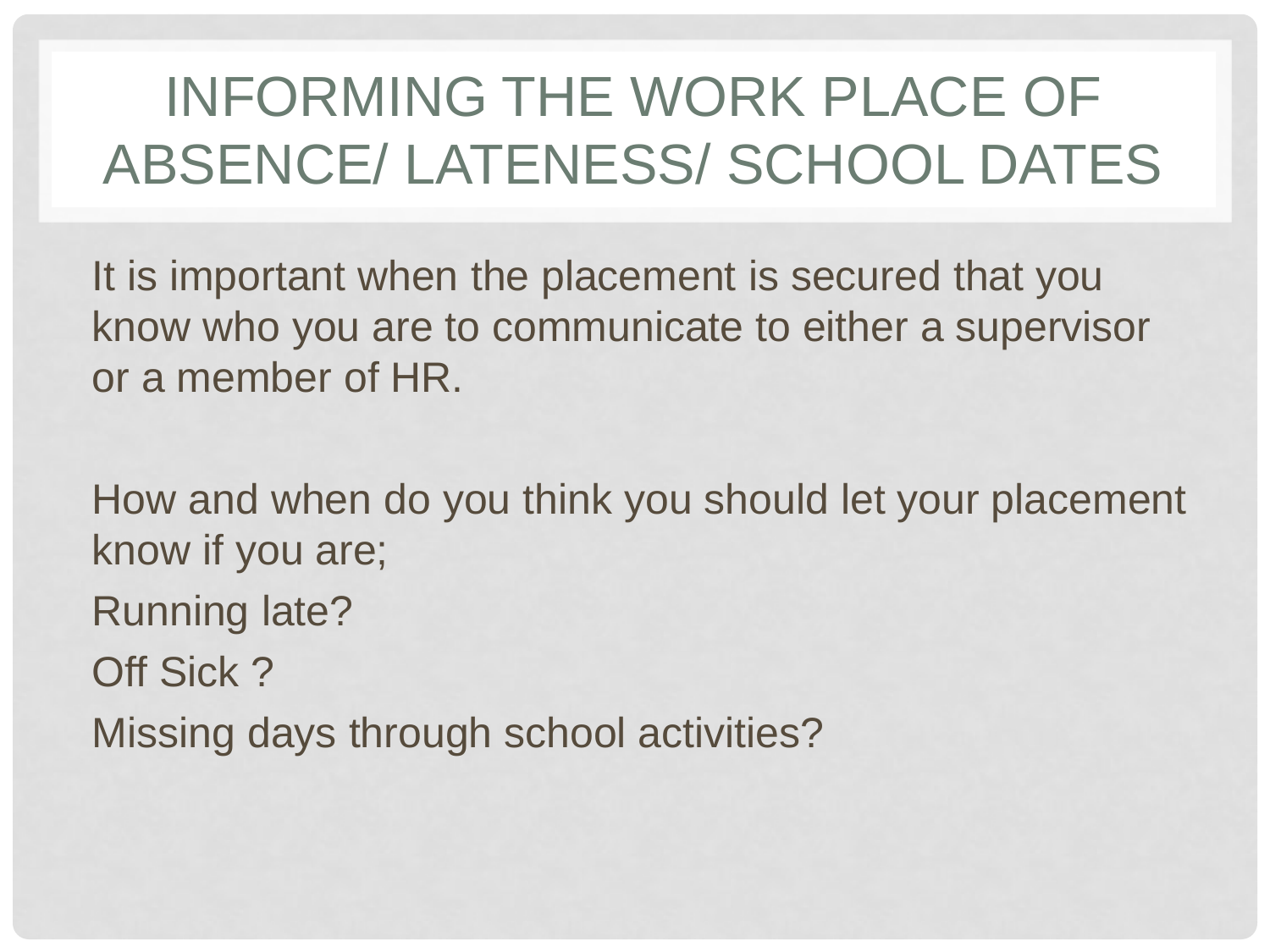#### THOUGHTS…..

Hi Vicky.

I am extremely sorry for mossing the interview. On the day I was very ill and couldn't get out of bed. I tried finding your contact details. However, it was on my school computer and the school was locked. Sorry for missing the interview and wasn't your time,

Kind regards